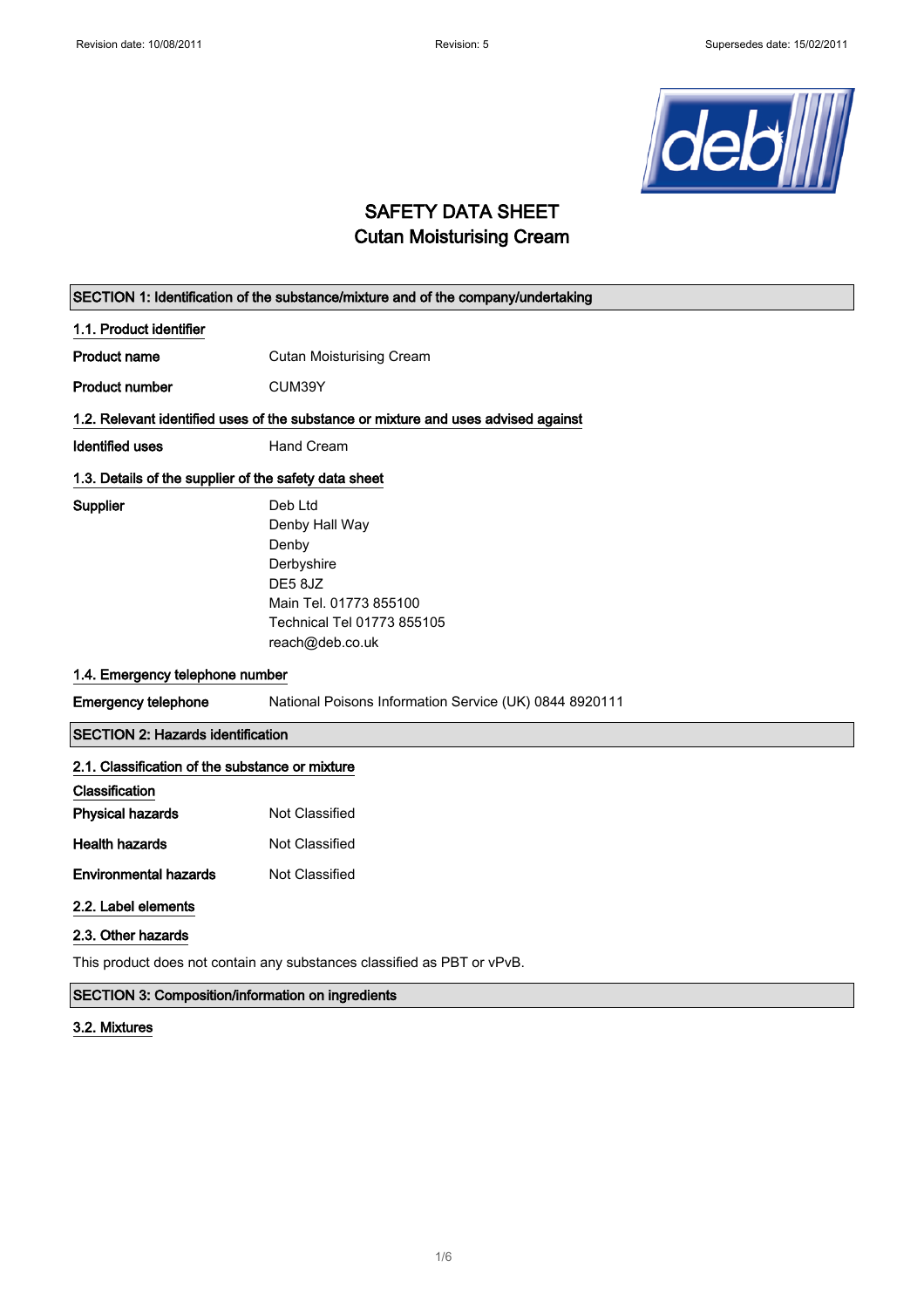#### INCI Aqua

Cetearyl Alcohol Paraffinum Liquidum Glycerin Glycol Stearate Ceteareth-20 Sodium Lauryl Sulfate Phenoxyethanol Propylene Glycol Methylparaben Ethylparaben Propylparaben

#### SECTION 4: First aid measures

| 4.1. Description of first aid measures                                          |                                                                                                                                                                                                                    |  |
|---------------------------------------------------------------------------------|--------------------------------------------------------------------------------------------------------------------------------------------------------------------------------------------------------------------|--|
| Inhalation                                                                      | Not relevant. Unlikely route of exposure as the product does not contain volatile substances.                                                                                                                      |  |
| Ingestion                                                                       | Rinse mouth thoroughly with water. Get medical attention if any discomfort continues.                                                                                                                              |  |
| <b>Skin contact</b>                                                             | Not relevant.                                                                                                                                                                                                      |  |
| Eye contact                                                                     | Remove any contact lenses and open eyelids wide apart. Continue to rinse for at least 15<br>minutes. Continue to rinse for at least 15 minutes. Get medical attention promptly if symptoms<br>occur after washing. |  |
|                                                                                 | 4.2. Most important symptoms and effects, both acute and delayed                                                                                                                                                   |  |
| Inhalation                                                                      | No specific symptoms known.                                                                                                                                                                                        |  |
| Ingestion                                                                       | No specific symptoms known.                                                                                                                                                                                        |  |
| <b>Skin contact</b>                                                             | Does not decompose when used and stored as recommended.                                                                                                                                                            |  |
| Eye contact                                                                     | May cause temporary eye irritation.                                                                                                                                                                                |  |
| 4.3. Indication of any immediate medical attention and special treatment needed |                                                                                                                                                                                                                    |  |
| Notes for the doctor                                                            | No specific recommendations.                                                                                                                                                                                       |  |
| <b>SECTION 5: Firefighting measures</b>                                         |                                                                                                                                                                                                                    |  |
| 5.1. Extinguishing media                                                        |                                                                                                                                                                                                                    |  |
| Suitable extinguishing media                                                    | The product is not flammable. Use fire-extinguishing media suitable for the surrounding fire.                                                                                                                      |  |
| 5.2. Special hazards arising from the substance or mixture                      |                                                                                                                                                                                                                    |  |
| <b>Hazardous combustion</b><br>products                                         | No known hazardous decomposition products.                                                                                                                                                                         |  |
| 5.3. Advice for firefighters                                                    |                                                                                                                                                                                                                    |  |
| Protective actions during<br>firefighting                                       | No specific firefighting precautions known.                                                                                                                                                                        |  |
| <b>SECTION 6: Accidental release measures</b>                                   |                                                                                                                                                                                                                    |  |
|                                                                                 | 6.1. Personal precautions, protective equipment and emergency procedures                                                                                                                                           |  |
| <b>Personal precautions</b>                                                     | Avoid contact with eyes.                                                                                                                                                                                           |  |
| 6.2. Environmental precautions                                                  |                                                                                                                                                                                                                    |  |

Environmental precautions Not considered to be a significant hazard due to the small quantities used.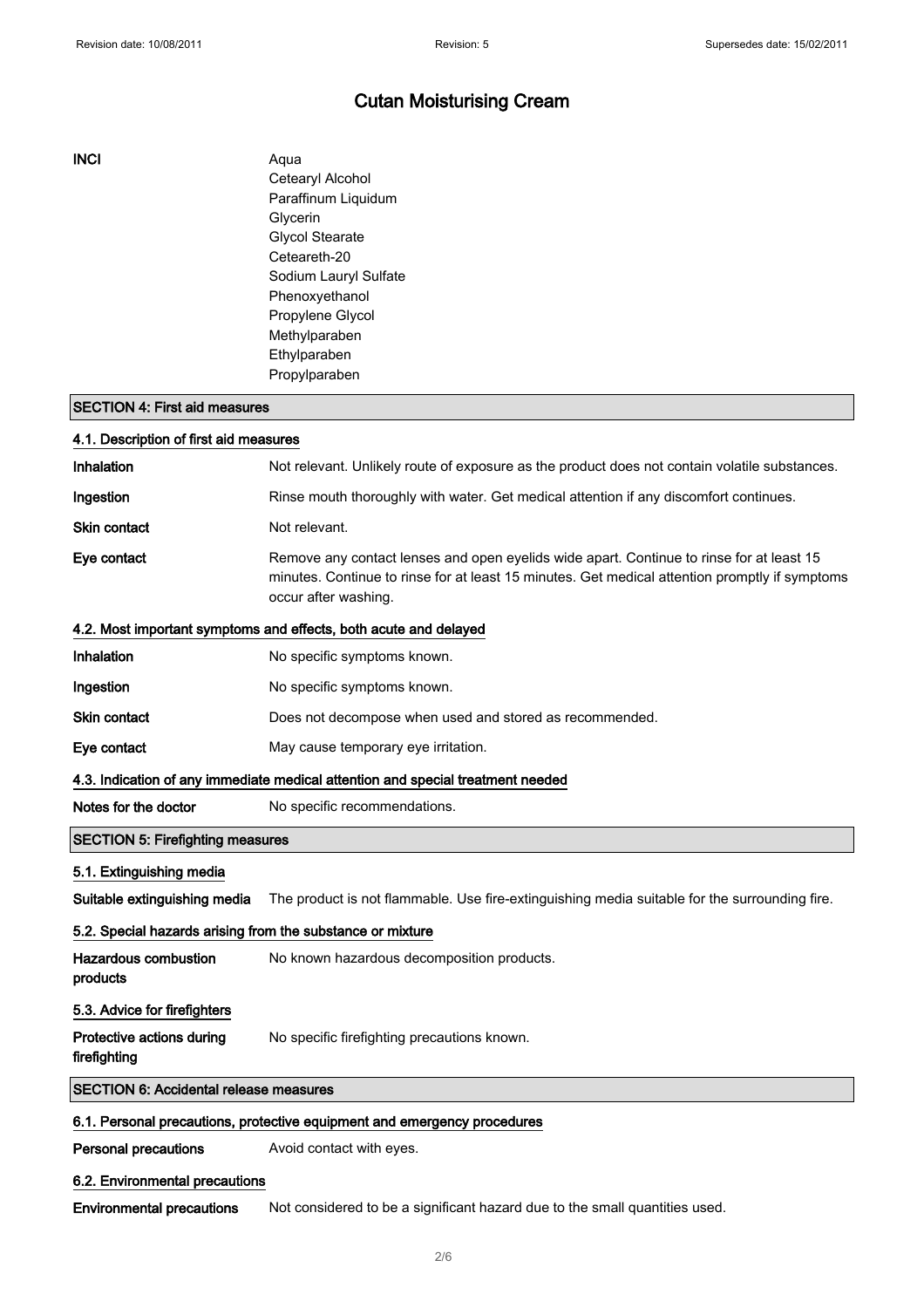| 6.3. Methods and material for containment and cleaning up  |                                                                                                                                                                                                                                                  |  |
|------------------------------------------------------------|--------------------------------------------------------------------------------------------------------------------------------------------------------------------------------------------------------------------------------------------------|--|
| Methods for cleaning up                                    | Flush away spillage with plenty of water. Avoid contamination of ponds or watercourses with<br>washing down water. Absorb spillage with non-combustible, absorbent material. Do not<br>discharge into drains or watercourses or onto the ground. |  |
| 6.4. Reference to other sections                           |                                                                                                                                                                                                                                                  |  |
| Reference to other sections                                | For waste disposal, see Section 13.                                                                                                                                                                                                              |  |
| <b>SECTION 7: Handling and storage</b>                     |                                                                                                                                                                                                                                                  |  |
| 7.1. Precautions for safe handling                         |                                                                                                                                                                                                                                                  |  |
| <b>Usage precautions</b>                                   | Avoid contact with eyes.                                                                                                                                                                                                                         |  |
|                                                            | 7.2. Conditions for safe storage, including any incompatibilities                                                                                                                                                                                |  |
| <b>Storage precautions</b>                                 | Store in closed original container at temperatures between 0°C and 30°C.                                                                                                                                                                         |  |
| 7.3. Specific end use(s)                                   |                                                                                                                                                                                                                                                  |  |
| Specific end use(s)                                        | The identified uses for this product are detailed in Section 1.2.                                                                                                                                                                                |  |
| <b>SECTION 8: Exposure Controls/personal protection</b>    |                                                                                                                                                                                                                                                  |  |
| 8.1. Control parameters                                    |                                                                                                                                                                                                                                                  |  |
| Ingredient comments                                        | No exposure limits known for ingredient(s).                                                                                                                                                                                                      |  |
| 8.2. Exposure controls                                     |                                                                                                                                                                                                                                                  |  |
| Appropriate engineering<br>controls                        | Not relevant.                                                                                                                                                                                                                                    |  |
| Eye/face protection                                        | Not relevant.                                                                                                                                                                                                                                    |  |
| Hygiene measures                                           | Not relevant.                                                                                                                                                                                                                                    |  |
| <b>Respiratory protection</b>                              | No specific recommendations.                                                                                                                                                                                                                     |  |
| <b>SECTION 9: Physical and Chemical Properties</b>         |                                                                                                                                                                                                                                                  |  |
| 9.1. Information on basic physical and chemical properties |                                                                                                                                                                                                                                                  |  |
| Appearance                                                 | Creamy liquid.                                                                                                                                                                                                                                   |  |
| Colour                                                     | White / off-white.                                                                                                                                                                                                                               |  |
| Odour                                                      | Pleasant, agreeable.                                                                                                                                                                                                                             |  |
| pH                                                         | pH (concentrated solution): 6.0-7.5                                                                                                                                                                                                              |  |
| 9.2. Other information                                     |                                                                                                                                                                                                                                                  |  |
| Other information                                          | None.                                                                                                                                                                                                                                            |  |
| <b>SECTION 10: Stability and reactivity</b>                |                                                                                                                                                                                                                                                  |  |
| 10.1. Reactivity                                           |                                                                                                                                                                                                                                                  |  |
| Reactivity                                                 | There are no known reactivity hazards associated with this product.                                                                                                                                                                              |  |
| 10.2. Chemical stability                                   |                                                                                                                                                                                                                                                  |  |
| <b>Stability</b>                                           | Stable at normal ambient temperatures.                                                                                                                                                                                                           |  |
| 10.3. Possibility of hazardous reactions                   |                                                                                                                                                                                                                                                  |  |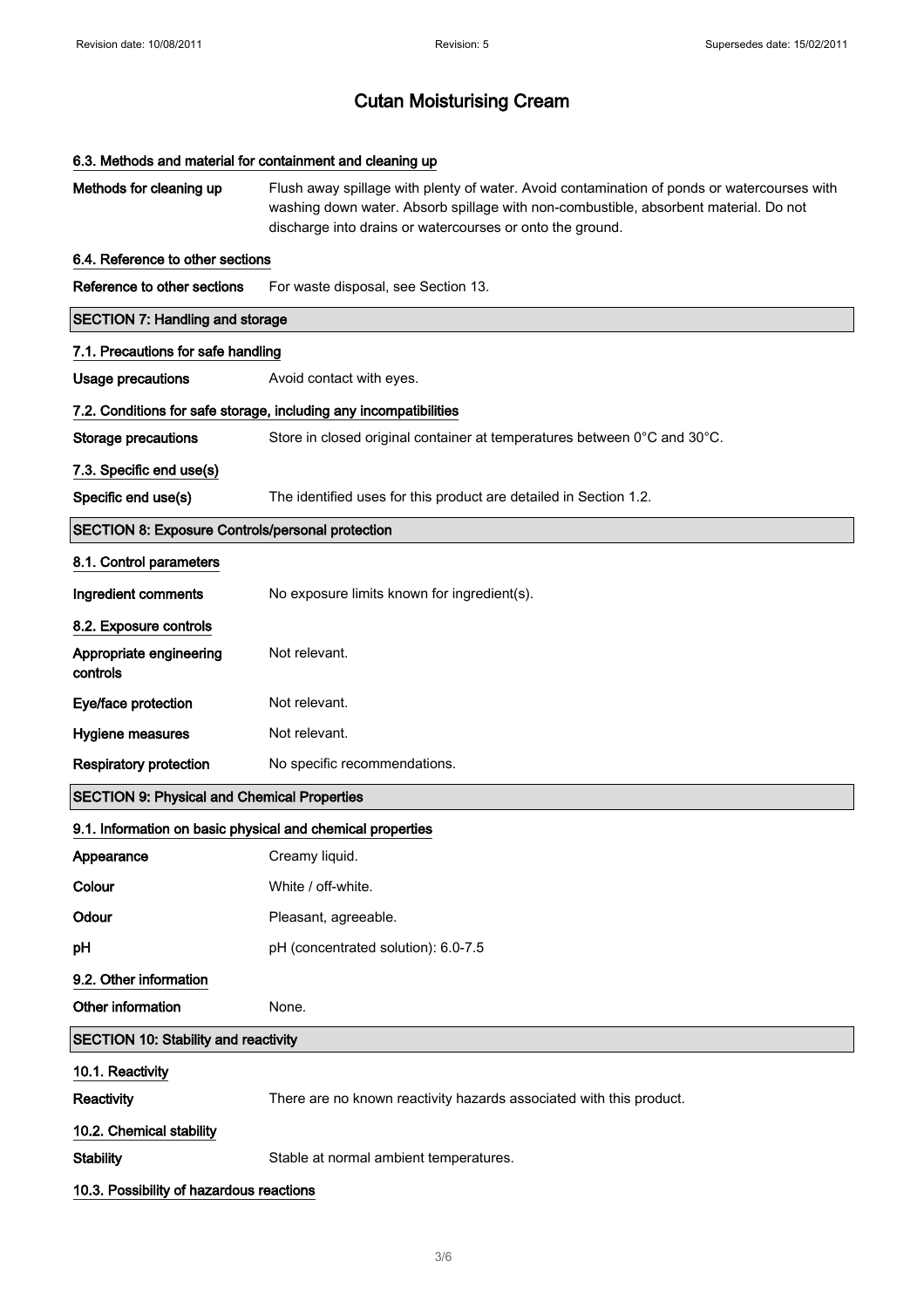| Possibility of hazardous<br>reactions        | None known.                                                                                                                                                                                                                                                                                                                                                                                                             |  |
|----------------------------------------------|-------------------------------------------------------------------------------------------------------------------------------------------------------------------------------------------------------------------------------------------------------------------------------------------------------------------------------------------------------------------------------------------------------------------------|--|
| 10.4. Conditions to avoid                    |                                                                                                                                                                                                                                                                                                                                                                                                                         |  |
| <b>Conditions to avoid</b>                   | There are no known conditions that are likely to result in a hazardous situation.                                                                                                                                                                                                                                                                                                                                       |  |
| 10.5. Incompatible materials                 |                                                                                                                                                                                                                                                                                                                                                                                                                         |  |
| Materials to avoid                           | No specific material or group of materials is likely to react with the product to produce a<br>hazardous situation.                                                                                                                                                                                                                                                                                                     |  |
| 10.6. Hazardous decomposition products       |                                                                                                                                                                                                                                                                                                                                                                                                                         |  |
| Hazardous decomposition<br>products          | Does not decompose when used and stored as recommended.                                                                                                                                                                                                                                                                                                                                                                 |  |
| <b>SECTION 11: Toxicological information</b> |                                                                                                                                                                                                                                                                                                                                                                                                                         |  |
| 11.1. Information on toxicological effects   |                                                                                                                                                                                                                                                                                                                                                                                                                         |  |
| Inhalation                                   | No specific health hazards known.                                                                                                                                                                                                                                                                                                                                                                                       |  |
| Ingestion                                    | May cause discomfort if swallowed.                                                                                                                                                                                                                                                                                                                                                                                      |  |
| <b>Skin contact</b>                          | Skin irritation should not occur when used as recommended.                                                                                                                                                                                                                                                                                                                                                              |  |
| Eye contact                                  | May cause temporary eye irritation.                                                                                                                                                                                                                                                                                                                                                                                     |  |
| <b>SECTION 12: Ecological Information</b>    |                                                                                                                                                                                                                                                                                                                                                                                                                         |  |
| Ecotoxicity                                  | Not regarded as dangerous for the environment.                                                                                                                                                                                                                                                                                                                                                                          |  |
| 12.1. Toxicity                               |                                                                                                                                                                                                                                                                                                                                                                                                                         |  |
| 12.2. Persistence and degradability          |                                                                                                                                                                                                                                                                                                                                                                                                                         |  |
|                                              | Persistence and degradability The surfactant(s) contained in this product complies(comply) with the biodegradability criteria<br>as laid down in Regulation (EC) No. 648/2004 on detergents. Data to support this assertion<br>are held at the disposal of the competent authorities of the Member States and will be made<br>available to them at their direct request, or at the request of a detergent manufacturer. |  |
| 12.3. Bioaccumulative potential              |                                                                                                                                                                                                                                                                                                                                                                                                                         |  |
| <b>Bioaccumulative potential</b>             | No data available on bioaccumulation.                                                                                                                                                                                                                                                                                                                                                                                   |  |
| 12.4. Mobility in soil                       |                                                                                                                                                                                                                                                                                                                                                                                                                         |  |
| <b>Mobility</b>                              | The product is soluble in water.                                                                                                                                                                                                                                                                                                                                                                                        |  |
| 12.5. Results of PBT and vPvB assessment     |                                                                                                                                                                                                                                                                                                                                                                                                                         |  |
| Results of PBT and vPvB<br>assessment        | This product does not contain any substances classified as PBT or vPvB.                                                                                                                                                                                                                                                                                                                                                 |  |
| 12.6. Other adverse effects                  |                                                                                                                                                                                                                                                                                                                                                                                                                         |  |
| Other adverse effects                        | None known.                                                                                                                                                                                                                                                                                                                                                                                                             |  |
| <b>SECTION 13: Disposal considerations</b>   |                                                                                                                                                                                                                                                                                                                                                                                                                         |  |
| 13.1. Waste treatment methods                |                                                                                                                                                                                                                                                                                                                                                                                                                         |  |
|                                              |                                                                                                                                                                                                                                                                                                                                                                                                                         |  |

General information When handling waste, the safety precautions applying to handling of the product should be considered.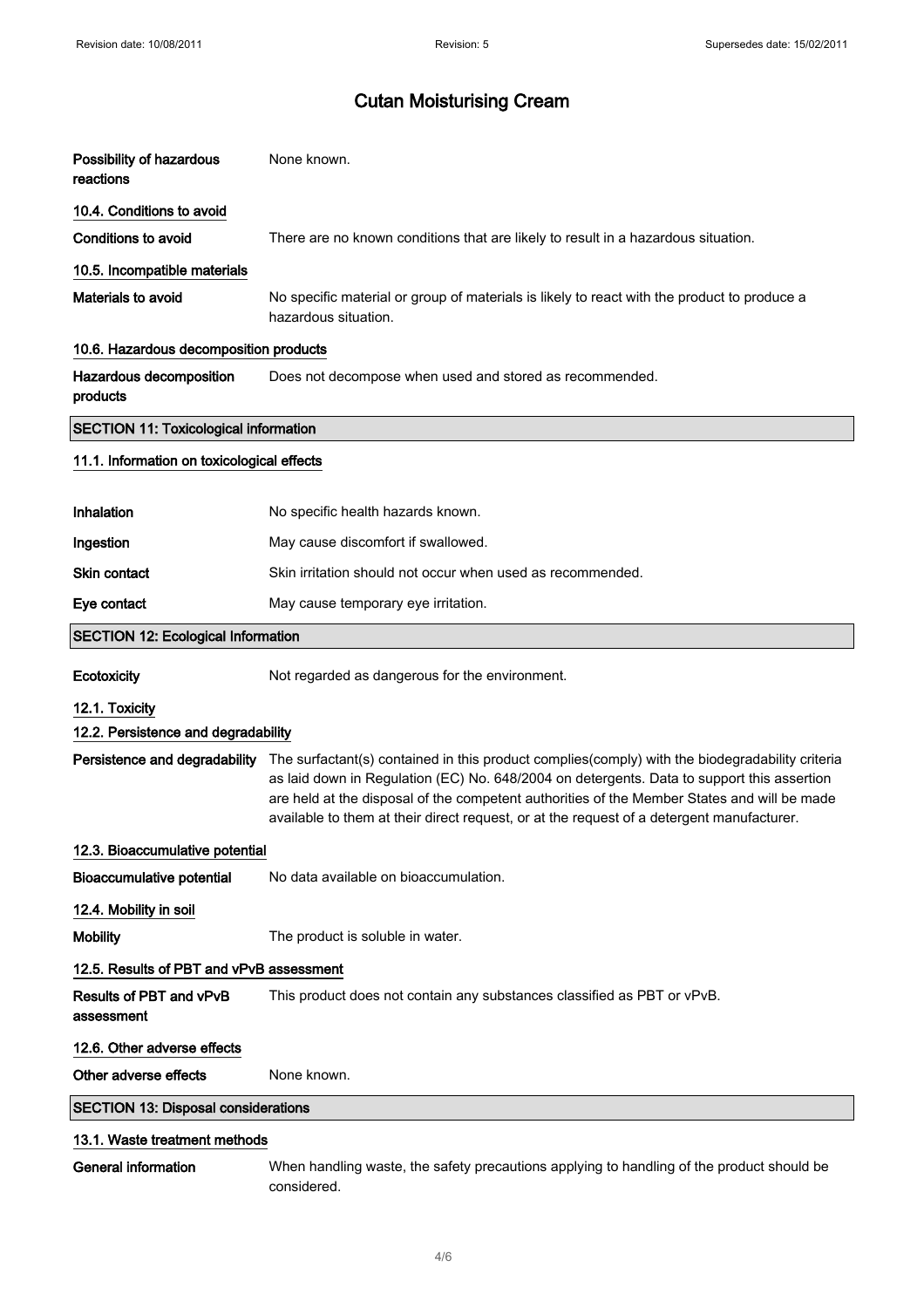| <b>Disposal methods</b>                                                                        | Dispose of waste to licensed waste disposal site in accordance with the requirements of the<br>local Waste Disposal Authority.                                                                                                                                                                                                           |  |
|------------------------------------------------------------------------------------------------|------------------------------------------------------------------------------------------------------------------------------------------------------------------------------------------------------------------------------------------------------------------------------------------------------------------------------------------|--|
| <b>SECTION 14: Transport information</b>                                                       |                                                                                                                                                                                                                                                                                                                                          |  |
| Road transport notes                                                                           | Not classified.                                                                                                                                                                                                                                                                                                                          |  |
| Rail transport notes                                                                           | Not classified.                                                                                                                                                                                                                                                                                                                          |  |
| Sea transport notes                                                                            | Not classified.                                                                                                                                                                                                                                                                                                                          |  |
| Air transport notes                                                                            | Not classified.                                                                                                                                                                                                                                                                                                                          |  |
| 14.1. UN number                                                                                |                                                                                                                                                                                                                                                                                                                                          |  |
| Not applicable.                                                                                |                                                                                                                                                                                                                                                                                                                                          |  |
| 14.2. UN proper shipping name                                                                  |                                                                                                                                                                                                                                                                                                                                          |  |
| Not applicable.                                                                                |                                                                                                                                                                                                                                                                                                                                          |  |
| 14.3. Transport hazard class(es)                                                               |                                                                                                                                                                                                                                                                                                                                          |  |
| Not applicable.                                                                                |                                                                                                                                                                                                                                                                                                                                          |  |
| 14.4. Packing group                                                                            |                                                                                                                                                                                                                                                                                                                                          |  |
| Not applicable.                                                                                |                                                                                                                                                                                                                                                                                                                                          |  |
| 14.5. Environmental hazards                                                                    |                                                                                                                                                                                                                                                                                                                                          |  |
| Environmentally hazardous substance/marine pollutant                                           |                                                                                                                                                                                                                                                                                                                                          |  |
| No.                                                                                            |                                                                                                                                                                                                                                                                                                                                          |  |
| 14.6. Special precautions for user                                                             |                                                                                                                                                                                                                                                                                                                                          |  |
| Not applicable.                                                                                |                                                                                                                                                                                                                                                                                                                                          |  |
|                                                                                                | 14.7. Transport in bulk according to Annex II of MARPOL73/78 and the IBC Code                                                                                                                                                                                                                                                            |  |
| Transport in bulk according to Not applicable.<br>Annex II of MARPOL 73/78<br>and the IBC Code |                                                                                                                                                                                                                                                                                                                                          |  |
| <b>SECTION 15: Regulatory information</b>                                                      |                                                                                                                                                                                                                                                                                                                                          |  |
|                                                                                                | 15.1. Safety, health and environmental regulations/legislation specific for the substance or mixture                                                                                                                                                                                                                                     |  |
| <b>EU</b> legislation                                                                          | This is a cosmetic product regulated by Regulation EC no 1223/2009 (as amended) and is<br>thus exempt from the Safety Data Sheet requirements of Regulation EC no 453/2010. It is<br>also exempt from exempt from the classification and labelling rules of the Classification,<br>Labelling and Packaging Regulation (EC) No 1272/2008. |  |
| Water hazard classification                                                                    | WGK 1                                                                                                                                                                                                                                                                                                                                    |  |
| 15.2. Chemical safety assessment                                                               |                                                                                                                                                                                                                                                                                                                                          |  |
| No chemical safety assessment has been carried out.                                            |                                                                                                                                                                                                                                                                                                                                          |  |
| <b>SECTION 16: Other information</b>                                                           |                                                                                                                                                                                                                                                                                                                                          |  |
| <b>Revision comments</b>                                                                       | Revision of information NOTE: Lines within the margin indicate significant changes from the<br>previous revision.                                                                                                                                                                                                                        |  |

**Revision date** 10/08/2011

Revision 5

 $\overline{\phantom{a}}$